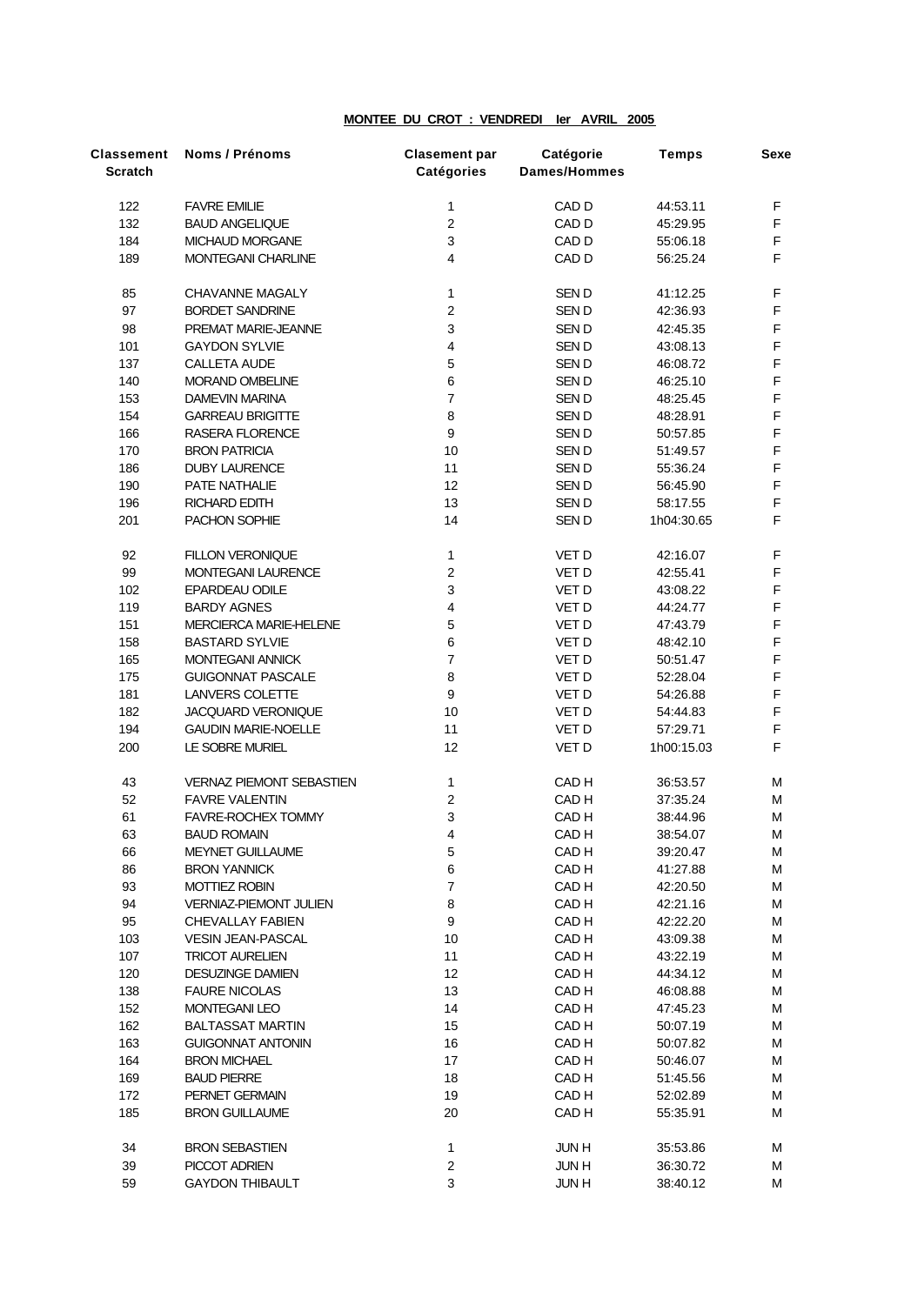| 72       | <b>BOSSON BENOIT</b>                           | 4                       | <b>JUNH</b>                     | 39:52.32             | М      |
|----------|------------------------------------------------|-------------------------|---------------------------------|----------------------|--------|
| 171      | <b>GOBILLOT JEREMY</b>                         | 5                       | <b>JUNH</b>                     | 52:01.80             | М      |
|          |                                                |                         |                                 |                      |        |
| 1        | <b>BLANC PATRICK</b>                           | 1                       | <b>SENH</b>                     | 28:58.42             | М      |
| 2        | PREMAT MARTIAL                                 | $\overline{c}$          | SEN H                           | 30:30.34             | М      |
| 4        | <b>BAUD SEBASTIEN</b>                          | 3                       | <b>SENH</b>                     | 31:01.05             | M      |
| 5        | <b>BUFFET YANNICK</b>                          | $\overline{\mathbf{4}}$ | SEN H                           | 31:38.50             | M      |
| 6        | <b>BLANC PHILIPPE</b>                          | $\mathbf 5$             | SEN H                           | 31:58.79             | М      |
| 8        | <b>BOUTHER ROMAIN</b>                          | 6                       | SEN H                           | 32:40.71             | М      |
| 10       | <b>TAGAND FABIEN</b>                           | $\overline{7}$          | SEN <sub>H</sub>                | 33:26.87             | M      |
| 11       | PREMAT JEAN-FRANCOIS                           | 8                       | SEN H                           | 33:26.98             | M      |
| 12       | <b>GRILLET JEAN-MARCEL</b>                     | 9                       | <b>SENH</b>                     | 33:35.79             | М      |
| 13       | PREMAT ALAIN                                   | 10                      | <b>SENH</b>                     | 33:40.89             | М      |
| 14       | <b>BARATEAU LAURENT</b>                        | 11                      | <b>SENH</b>                     | 33:54.79             | M      |
| 15       | <b>BARTHELEMY JULIEN</b><br><b>GAYDON ALEX</b> | 12                      | <b>SENH</b><br><b>SENH</b>      | 33:58.18             | M<br>M |
| 16       | <b>BLANC DIDIER</b>                            | 13<br>14                | <b>SENH</b>                     | 34:00.89             |        |
| 17       | <b>BAUD STEPHANE</b>                           |                         |                                 | 34:01.66             | М<br>M |
| 19<br>20 | <b>BALTASSAT YVAN</b>                          | 15<br>16                | <b>SENH</b><br>SEN <sub>H</sub> | 34:07.08<br>34:08.45 | M      |
| 22       | <b>MAYL BERTRAND</b>                           | 17                      | <b>SENH</b>                     | 34:14.17             | M      |
| 25       | <b>GARREAU STEPHANE</b>                        | 18                      | SEN <sub>H</sub>                | 34:55.13             | М      |
| 26       | <b>BOUCHEX BERTRAND</b>                        | 19                      | <b>SENH</b>                     | 35:03.55             | M      |
| 28       | <b>LORIDAT HERVE</b>                           | 20                      | SEN <sub>H</sub>                | 35:14.76             | M      |
| 29       | PEILLEX FREDERIC                               | 21                      | <b>SENH</b>                     | 35:16.03             | M      |
| 31       | PAUTHIER VINCENT                               | 22                      | <b>SENH</b>                     | 35:41.86             | М      |
| 32       | PIMARD DANY                                    | 23                      | SEN <sub>H</sub>                | 35:43.99             | М      |
| 35       | <b>FORESTIER ALEXANDRE</b>                     | 24                      | SEN H                           | 35:54.32             | М      |
| 37       | <b>FAVRE-MIVILLE FREDERIC</b>                  | 25                      | <b>SENH</b>                     | 36:14.98             | М      |
| 38       | <b>REY STEPHANE</b>                            | 26                      | <b>SENH</b>                     | 36:27.00             | М      |
| 40       | <b>GOUVERNAYRE FABRICE</b>                     | 27                      | <b>SENH</b>                     | 36:34.78             | M      |
| 41       | LAPERROUSAZ LAURENT                            | 28                      | <b>SENH</b>                     | 36:39.37             | M      |
| 42       | <b>RICHARD FRANCK</b>                          | 29                      | <b>SENH</b>                     | 36:40.09             | M      |
| 44       | <b>FAVRE JEAN-PAUL</b>                         | 30                      | <b>SENH</b>                     | 36:58.47             | М      |
| 45       | <b>RULLAND GILLES</b>                          | 31                      | <b>SENH</b>                     | 36:59.01             | M      |
| 46       | <b>MICHEL MANUEL</b>                           | 32                      | SEN <sub>H</sub>                | 37:01.21             | M      |
| 47       | <b>HOULBERT CEDRIC</b>                         | 33                      | <b>SENH</b>                     | 37:07.17             | М      |
| 48       | <b>MOROTTI ALAIN</b>                           | 34                      | <b>SENH</b>                     | 37:16.08             | М      |
| 49       | <b>REY LUDOVIC</b>                             | 35                      | <b>SENH</b>                     | 37:22.31             | M      |
| 51       | <b>BOUCHER ALEXANDRE</b>                       | 36                      | SEN <sub>H</sub>                | 37:30.61             | M      |
| 53       | <b>MARCELLIN CHRISTOPHE</b>                    | 37                      | SEN H                           | 37:44.86             | M      |
| 54       | VAUTHAY BERTRAND                               | 38                      | <b>SENH</b>                     | 37:46.63             | М      |
| 55       | <b>MARTIN DANIEL</b>                           | 39                      | <b>SENH</b>                     | 37:56.29             | М      |
| 56       | <b>TETAZ JOEL</b>                              | 40                      | SEN H                           | 38:21.19             | M      |
| 58       | <b>VUATTOUX PATRICK</b>                        | 41                      | <b>SENH</b>                     | 38:28.48             | M      |
| 62       | <b>MUDRY DIDIER</b>                            | 42                      | <b>SENH</b>                     | 38:46.17             | M      |
| 67       | <b>GAILLARD FABRICE</b>                        | 43                      | SEN H                           | 39:20.97             | M      |
| 69       | DUCRETTET BERNARD                              | 44                      | SEN H                           | 39:30.53             | M      |
| 70       | <b>VERNET THOMAS</b>                           | 45                      | <b>SENH</b>                     | 39:42.49             | M      |
| 71       | <b>DEBALME FABIEN</b>                          | 46                      | <b>SENH</b>                     | 39:51.65             | M      |
| 73       | PADOVAN DAVID                                  | 47                      | SEN H                           | 39:53.80             | M      |
| 75       | <b>ZINK LIONEL</b>                             | 48                      | <b>SENH</b>                     | 39:57.46             | M      |
| 76       | <b>BOUTHER CEDRIC</b>                          | 49                      | <b>SENH</b>                     | 40:10.85             | M      |
| 77       | <b>MICHAUD OLIVIER</b>                         | 50                      | <b>SENH</b>                     | 40:44.25             | M      |
| 78       | <b>BASSET BRUNO</b>                            | 51                      | SEN H                           | 40:47.17             | M      |
| 81       | <b>BLANC JEROME</b>                            | 52                      | <b>SENH</b>                     | 41:01.36             | M      |
| 91       | <b>RICHARD FABRICE</b>                         | 53                      | <b>SENH</b>                     | 41:52.76             | M      |
| 100      | <b>MARTEAU OLIVIER</b>                         | 54                      | <b>SENH</b>                     | 43:05.53             | M      |
| 104      | <b>WITTORSKI MIKE</b>                          | 55                      | SEN H                           | 43:09.74             | M      |
| 106      | <b>FEUQUIERES BENOIT</b>                       | 56                      | SEN H                           | 43:21.06             | M      |
| 108      | ROCHE DAMIEN                                   | 57                      | SEN H                           | 43:22.62             | М      |
| 113      | <b>GRANGE MICHEL</b>                           | 58                      | <b>SENH</b>                     | 43:51.41             | M      |
| 117      | <b>JOULLIE LOUIS</b>                           | 59                      | <b>SENH</b>                     | 44:13.08             | M      |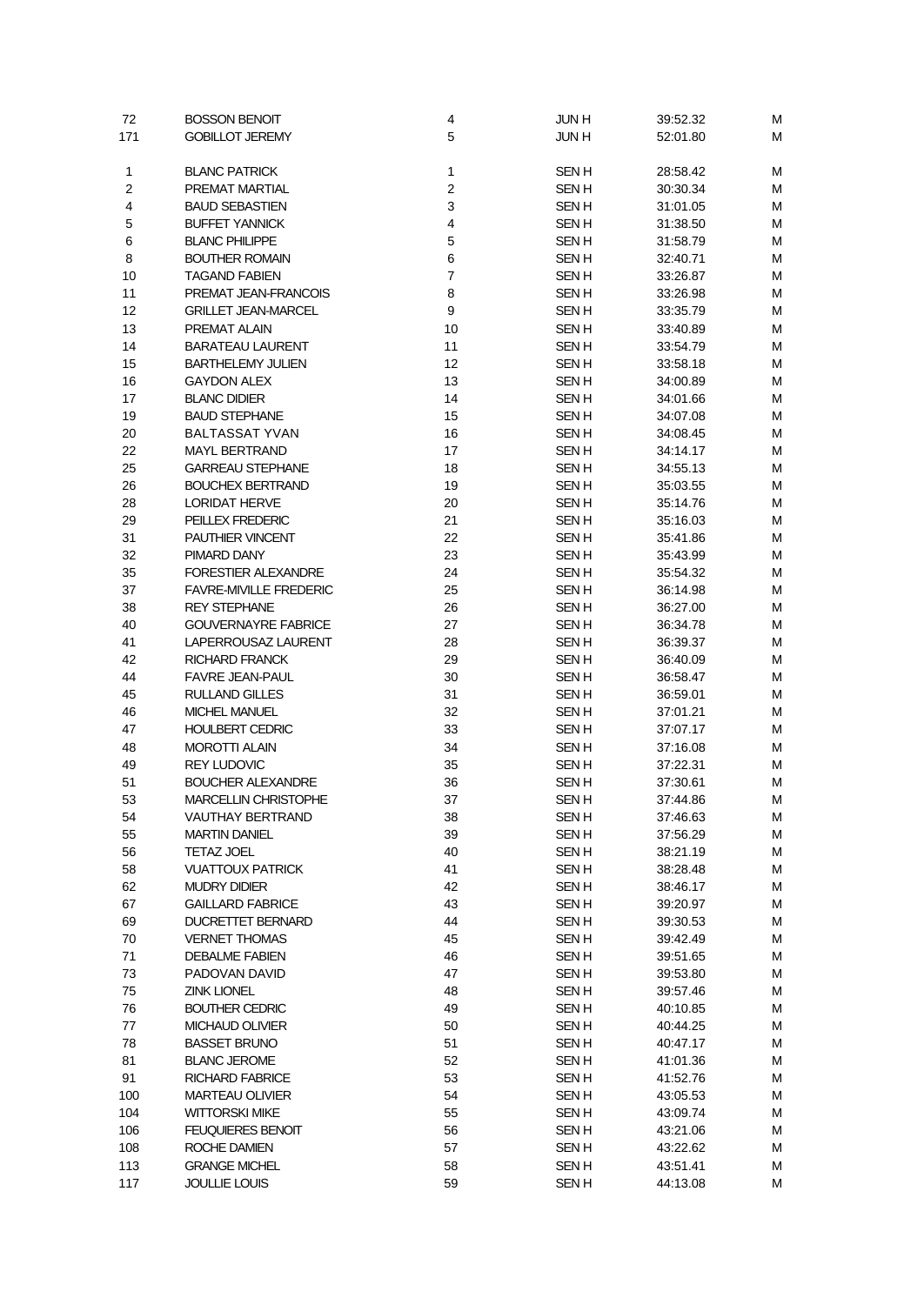| 123            | COTTET-DUMOULIN JEROME            | 60             | <b>SENH</b>        | 44:53.33             | М      |
|----------------|-----------------------------------|----------------|--------------------|----------------------|--------|
| 125            | <b>GROMAIRE STEPHANE</b>          | 61             | SEN <sub>H</sub>   | 45:06.35             | М      |
| 131            | <b>ALLOIN DIDIER</b>              | 62             | <b>SENH</b>        | 45:28.68             | М      |
| 133            | <b>GOIX MICHEL</b>                | 63             | <b>SENH</b>        | 45:35.61             | М      |
| 139            | <b>BOUVET FRED</b>                | 64             | <b>SENH</b>        | 46:13.45             | M      |
| 143            | <b>LACOMBE PATRICE</b>            | 65             | <b>SENH</b>        | 46:46.52             | M      |
| 144            | RICHARD CHRISTOPHE                | 66             | <b>SENH</b>        | 46:51.85             | M      |
| 150            | <b>BOUVET LIONEL</b>              | 67             | <b>SENH</b>        | 47:37.22             | M      |
| 155            | <b>COURRIER FABIEN</b>            | 68             | <b>SENH</b>        | 48:32.80             | M      |
| 159            | <b>SUIRE WILLY</b>                | 69             | <b>SENH</b>        | 48:54.59             | М      |
| 161            | <b>MICHAUD SERGE</b>              | 70             | <b>SENH</b>        | 49:42.67             | М      |
| 173            | <b>CHARAT PIERRE</b>              | 71             | <b>SENH</b>        | 52:02.95             | М      |
| 174            | <b>GEFFERIES GARETH</b>           | 72             | <b>SENH</b>        | 52:12.63             | М      |
| 176            | ETHELL DAVID                      | 73             | <b>SENH</b>        | 53:03.80             | М      |
| 179            | <b>GALLO JEROME</b>               | 74             | <b>SENH</b>        | 53:42.97             | M      |
| 180            | <b>BASSON CHRISTOPHE</b>          | 75             | <b>SENH</b>        | 54:17.56             | М      |
| 183            | <b>VERNAY FRANCK</b>              | 76             | <b>SENH</b>        | 54:54.65             | М      |
| 188            | DESSEMONTET OLIVIER               | 77             | SEN <sub>H</sub>   | 56:15.77             | м      |
| 195            | <b>FOURCADE FRANCK</b>            | 78             | <b>SENH</b>        | 57:55.98             | М      |
| 197            | RUNCHIVA PHILLIPE                 | 79             | <b>SENH</b>        | 58:52.51             | М      |
| 199            | <b>MARTIAL CHRISTOPHE</b>         | 80             | <b>SENH</b>        | 1h00:12.38           | М      |
| 203            | POLLIEN GILLES                    | 81             | <b>SENH</b>        | 1h07:13.98           | М      |
|                |                                   |                |                    |                      |        |
| 3              | <b>GAYDON ANTOINE</b>             | $\mathbf{1}$   | VET 1 H            | 30:40.96             | M      |
| $\overline{7}$ | MOTTIEZ JEAN-CLAUDE               | $\overline{c}$ | VET <sub>1</sub> H | 32:33.47             | М      |
| 9              | <b>BUET NICOLAS</b>               | 3              | VET 1 H            | 33:01.86             | м      |
| 18             | <b>FAVRE ANDRE</b>                | 4              | VET 1 H            | 34:05.75             | М      |
| 23             | POUILLARD JEAN-FRANCOIS           | 5              | VET 1 H            | 34:36.85             | М      |
| 24             | <b>CHEVALLAY GILLES</b>           | 6              | VET 1 H            | 34:38.96             | М      |
| 27             | <b>TAVERNIER DANIEL</b>           | $\overline{7}$ | VET 1 H            | 35:13.22             | М      |
| 30             | PERREARD XAVIER                   | 8              | VET 1 H            | 35:33.65             | M      |
| 33             | <b>GAILLARD HUBERT</b>            | 9              | VET 1 H            | 35:53.12             | М      |
| 36             | <b>TAVERNIER CLAUDE</b>           | 10             | VET 1 H            | 36:09.88             | М      |
| 50             | <b>CUADRADO MICHEL</b>            | 11             | VET 1 H            | 37:28.59             | м      |
| 60             | COTTET-PUINEL LAURENT             | 12             | VET 1 H            | 38:41.53             | М      |
| 64             | DESUZINGE JEAN-PAUL               | 13             | VET 1 H            | 38:57.03             | М      |
| 65             | PORRET ALAIN                      | 14             | VET 1 H            | 39:02.49             | M      |
| 68             | <b>TROMBERT ALAIN</b>             | 15             | VET 1 H            | 39:30.17             | M      |
| 74             | <b>MONTEGANI ERIC</b>             | 16             | VET 1 H            | 39:54.95             | M      |
| 79             | FERNANDEZ JUNITO                  | 17             | VET <sub>1</sub> H | 40:51.30             | M      |
| 80             | MARULLAZ SERGE                    | 18             | VET 1 H            | 40:56.57             | М      |
| 82             | <b>MONTEGANI CLAUDE</b>           | 19             | VET 1 H            | 41:04.48             | М      |
| 84             | <b>GAYDON JEAN-FRANCOIS</b>       | 20             | VET 1 H            | 41:07.52             | М      |
| 87             | <b>GUIGONNAT PIERRE</b>           | 21             | VET 1 H            | 41:35.68             | М      |
| 88             | <b>BRON CAMILLE</b>               | 22             | VET 1 H            | 41:35.75             | M      |
| 89             | <b>BAUD JEAN-DOMINIQUE</b>        | 23             | VET 1 H            | 41:38.65             | M      |
| 96             | DUFOUR JEAN-PIERRE                | 24             | VET 1 H            | 42:32.49             | M      |
| 105            | <b>MUFFAT FRANCOIS</b>            | 25             | VET 1 H            | 43:13.86             | M      |
| 109            | MICHAUD FRANCOIS                  | 26             | VET 1 H            | 43:24.65             | M      |
| 110            | LE SOBRE HERVE                    | 27             | VET 1 H            | 43:38.43             | M      |
| 112            | <b>ELLMENREICH FREDERIC</b>       | 28             | VET 1 H            | 43:49.83             | M      |
| 114            | <b>MUFFAT MICHEL</b>              | 29             | VET 1 H            | 43:58.44             | М      |
| 115<br>118     | <b>KESINSKI GUY</b><br>DAVAT RENE | 30<br>31       | VET 1 H<br>VET 1 H | 44:12.03<br>44:24.51 | M<br>M |
| 121            | <b>ROGUET MICHEL</b>              | 32             | VET 1 H            | 44:35.51             | M      |
| 124            | <b>IDIRI FARID</b>                | 33             | VET 1 H            | 44:58.82             | М      |
| 126            | <b>TRABICHET ROLAND</b>           | 34             | VET 1 H            | 45:08.34             | М      |
| 127            | <b>BERGER MARCEL</b>              | 35             | VET 1 H            | 45:08.81             | М      |
| 129            | PLACE CHRISTIAN                   | 36             | VET 1 H            | 45:15.48             | М      |
| 134            | <b>BARTHELEMY GILBERT</b>         | 37             | VET 1 H            | 45:36.72             | М      |
| 142            | PRUDHON PATRICK                   | 38             | VET 1 H            | 46:40.36             | M      |
| 147            | <b>ANTONIOTTI PATRICK</b>         | 39             | VET 1 H            | 47:10.94             | М      |
|                |                                   |                |                    |                      |        |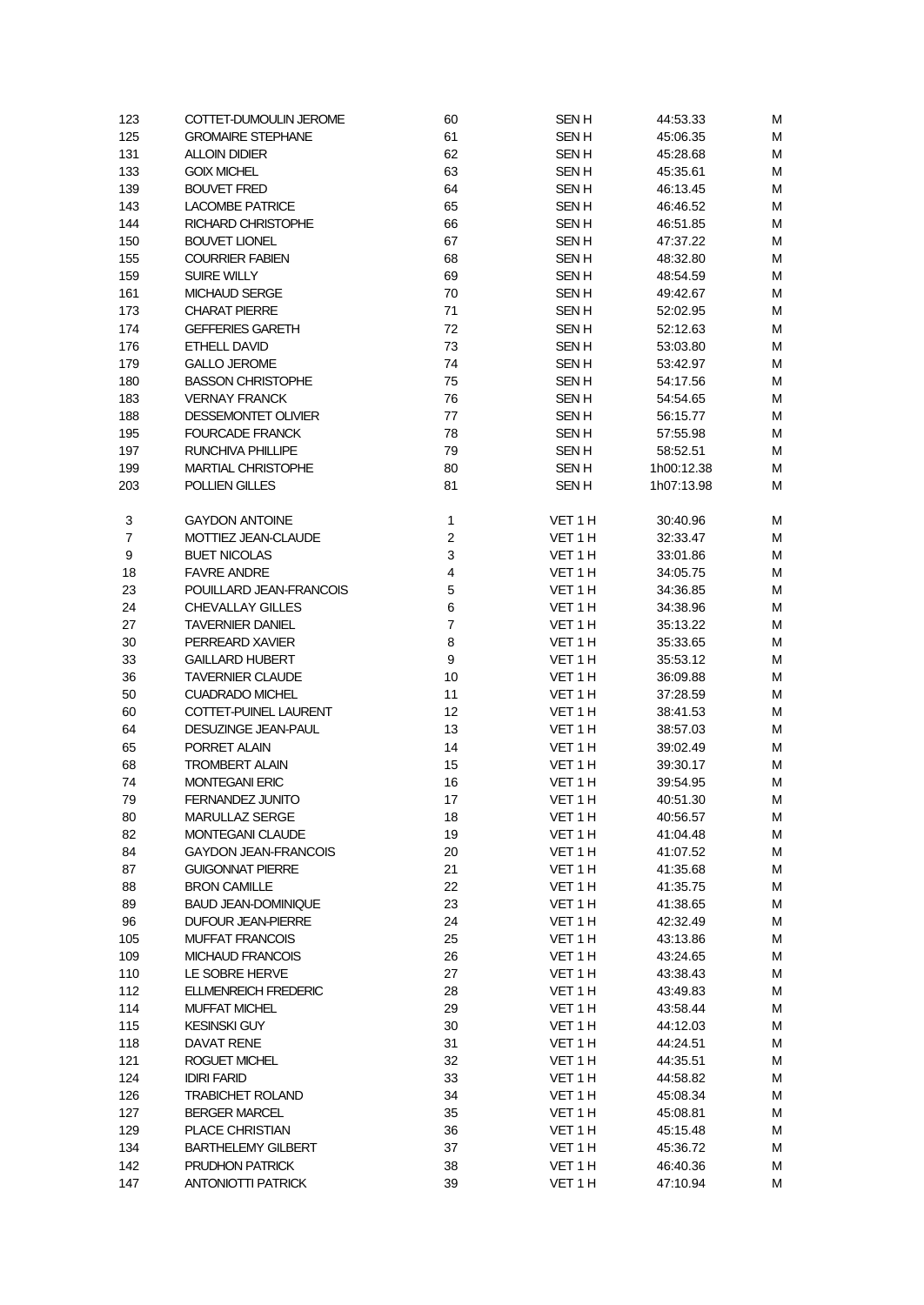| 157 | <b>PASQUIER JACQUES</b>       | 40             | VET 1 H          | 48:41.33   | М |
|-----|-------------------------------|----------------|------------------|------------|---|
| 167 | PERRIN JOEL                   | 41             | VET 1 H          | 51:08.56   | М |
| 168 | <b>MALAPRADE MARC</b>         | 42             | VET 1 H          | 51:16.45   | M |
| 193 | <b>MARULLAZ GERARD</b>        | 43             | VET 1 H          | 57:12.84   | M |
| 198 | <b>CORNIER PASCAL</b>         | 44             | VET 1 H          | 59:36.49   | М |
| 21  | <b>GADIOLLET JEAN</b>         | 1              | VET 2 H          | 34:13.67   | M |
| 57  | <b>PREMAT YVES</b>            | $\overline{c}$ | VET 2 H          | 38:24.93   | M |
| 83  | PREMAT GUY                    | 3              | VET 2 H          | 41:06.65   | M |
| 111 | <b>HUBER JOACHIM</b>          | 4              | VET 2 H          | 43:43.05   | М |
| 116 | MICHAUD JEAN-LOUIS            | 5              | VET 2 H          | 44:12.74   | M |
| 128 | <b>BRON HUBERT</b>            | 6              | VET 2 H          | 45:11.29   | M |
| 130 | <b>BAUD FRANCIS</b>           | $\overline{7}$ | VET 2 H          | 45:18.56   | M |
| 135 | <b>GLLIET SIMON</b>           | 8              | VET 2 H          | 45:42.33   | M |
| 136 | PREVOT OLIVIER                | 9              | VET 2 H          | 45:44.87   | м |
| 141 | <b>BRON JEAN-CLAUDE</b>       | 10             | VET 2 H          | 46:40.19   | M |
| 145 | <b>TAVERNIER JEAN-LUC</b>     | 11             | VET 2 H          | 47:05.72   | М |
| 146 | APERTET FRANCOIS              | 12             | VET 2 H          | 47:08.41   | М |
| 148 | <b>PRUNET CHARLES</b>         | 13             | VET 2 H          | 47:18.16   | М |
| 160 | PRUNET LUCIEN                 | 14             | VET 2H           | 49:11.81   | M |
| 177 | <b>DEGUEURCE HUGUES</b>       | 15             | VET 2H           | 53:24.52   | M |
| 178 | <b>NEURAZ PAUL</b>            | 16             | VET 2 H          | 53:40.79   | M |
| 187 | <b>MUGNIER JEAN-PIERRE</b>    | 17             | VET 2 H          | 56:08.70   | М |
| 192 | DECORZENT DANIEL              | 18             | VET 2 H          | 57:12.24   | М |
| 202 | <b>MUFFAT YVES</b>            | 19             | VET 2 H          | 1h06:54.19 | М |
| 90  | <b>TAVERNIER MAURICE</b>      | $\mathbf{1}$   | VET 3 H          | 41:50.65   | M |
| 149 | <b>HOFFMAN DANIEL</b>         | $\overline{c}$ | VET 3 H          | 47:21.46   | M |
| 156 | <b>GALILIER BERNARD</b>       | 3              | VET 3 H          | 48:36.89   | M |
| 191 | <b>RICHARD ROBERT</b>         | 4              | VET 3 H          | 57:07.04   | M |
| 204 | <b>BUET BERNARD</b>           | 5              | VET 3 H          | 1h11:56.75 | м |
| 205 | <b>BUET RAYMOND</b>           | 6              | VET 3 H          | 1h19:12.59 | М |
|     | <b>MOTTIEZ GUILLAUME</b>      |                | CAD              | Abd        | M |
|     | <b>CHRISTIN JEAN-FRANCOIS</b> |                | <b>SEN</b>       | Abd        | M |
|     | <b>DUNAND MATHIAS</b>         |                | CAD              | Abs        | M |
|     | <b>BOUCLIER ROBIN</b>         |                | CAD              | Abs        | M |
|     | <b>MEUNIER PIERRE</b>         |                | CAD              | Abs        | M |
|     | <b>CUIDET FLORENT</b>         |                | <b>JUN</b>       | Abs        | M |
|     | <b>COPPEL BERNARD</b>         |                | VET <sub>3</sub> | Abs        | М |
|     | <b>BOUVIER MICHEL</b>         |                | VET <sub>3</sub> | Abs        | M |
|     | <b>BERNER MARC</b>            |                | VET <sub>2</sub> | Abs        | М |
|     | <b>FORESTIER DANIEL</b>       |                | VET 1            | Abs        | М |
|     |                               |                | VET <sub>1</sub> | Abs        | M |
|     | <b>VANHERWEGHE LAETITIA</b>   |                | SEN              | Abs        | F |
|     | <b>DESALMAND DELPHINE</b>     |                | <b>SEN</b>       | Abs        | F |
|     | <b>BOVAGNET PHILIPPE</b>      |                | <b>SEN</b>       | Abs        | М |
|     | LE VAILLANT YOHAN             |                | <b>SEN</b>       | Abs        | M |
|     | <b>PLOTON SYLVAIN</b>         |                | <b>SEN</b>       | Abs        | М |
|     | JACQUEMOND CLEMENT            |                | <b>SEN</b>       | Abs        | М |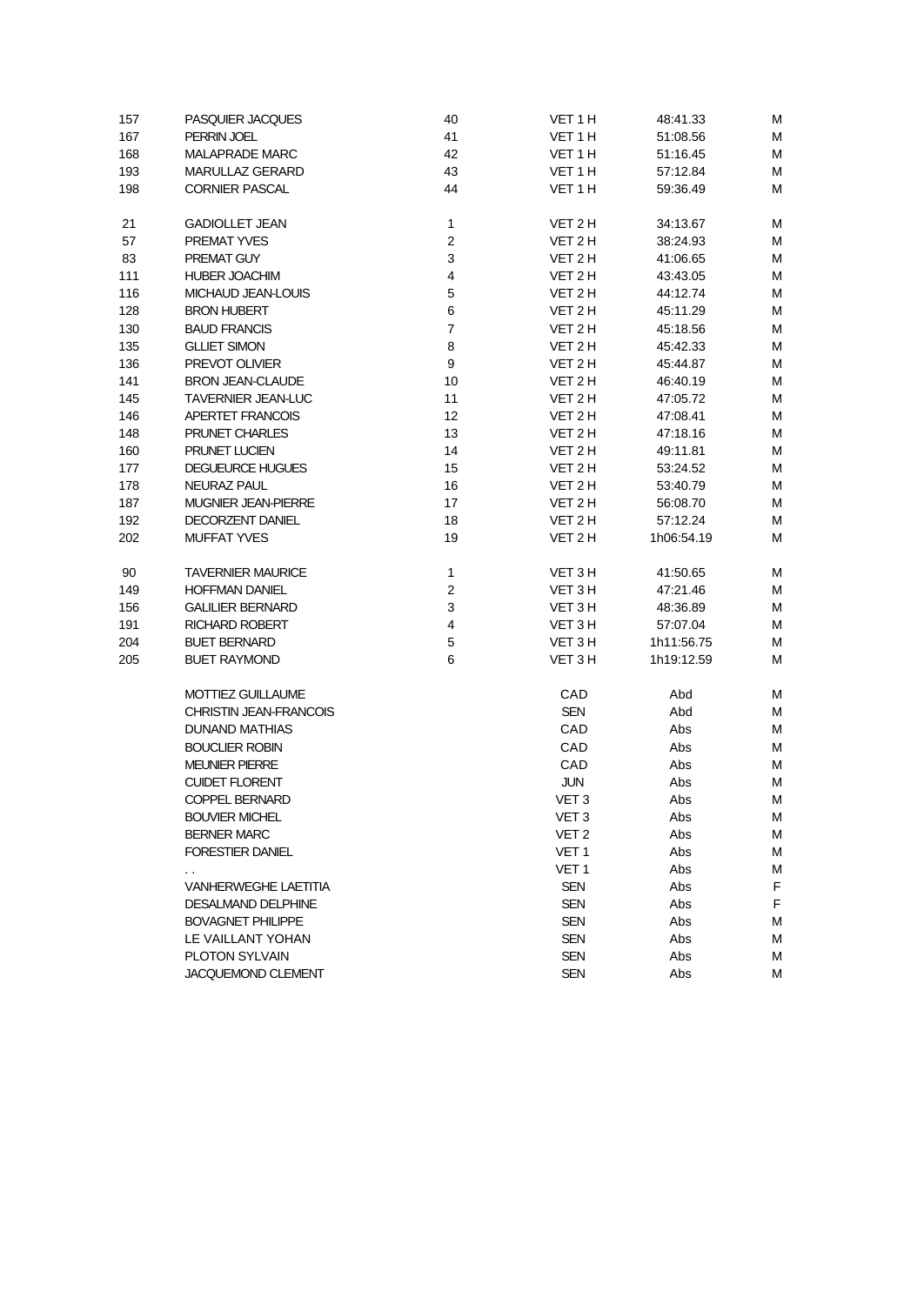## **MONTEE DU CROT**

## **Morzine - Avoriaz - 01/04/05**

| <b>Classement</b> | <b>Clasement par</b>    |                         | <b>Dossards Noms / Prénoms</b> | <b>Sexe</b> | Catégorie        | <b>Temps</b> |
|-------------------|-------------------------|-------------------------|--------------------------------|-------------|------------------|--------------|
| <b>Scratch</b>    | <b>Catégories</b>       |                         |                                |             |                  |              |
| 1                 | 1                       | $\mathbf{2}$            | <b>BLANC PATRICK</b>           | M           | <b>SEN</b>       | 28:58.42     |
| $\overline{2}$    | $\overline{\mathbf{2}}$ | $\overline{\mathbf{4}}$ | <b>PREMAT MARTIAL</b>          | M           | <b>SEN</b>       | 30:30.34     |
| $\mathbf{3}$      | 1                       | 1                       | <b>GAYDON ANTOINE</b>          | M           | VET <sub>1</sub> | 30:40.96     |
| $\overline{4}$    | 3                       | 10                      | <b>BAUD SEBASTIEN</b>          | M           | <b>SEN</b>       | 31:01.05     |
| $\overline{5}$    | $\overline{4}$          | 54                      | <b>BUFFET YANNICK</b>          | M           | <b>SEN</b>       | 31:38.50     |
| $\overline{6}$    | 5                       | 5                       | <b>BLANC PHILIPPE</b>          | M           | <b>SEN</b>       | 31:58.79     |
| $\overline{7}$    | $\overline{c}$          | 3                       | MOTTIEZ JEAN-CLAUDE            | M           | VET <sub>1</sub> | 32:33.47     |
| 8                 | 6                       | $\overline{7}$          | <b>BOUTHER ROMAIN</b>          | M           | <b>SEN</b>       | 32:40.71     |
| $\boldsymbol{9}$  | 3                       | 18                      | <b>BUET NICOLAS</b>            | M           | VET <sub>1</sub> | 33:01.86     |
| 10                | $\overline{7}$          | 9                       | <b>TAGAND FABIEN</b>           | M           | <b>SEN</b>       | 33:26.87     |
| 11                | 8                       | 16                      | PREMAT JEAN-FRANCOIS           | M           | <b>SEN</b>       | 33:26.98     |
| 12                | $\boldsymbol{9}$        | 87                      | <b>GRILLET JEAN-MARCEL</b>     | M           | <b>SEN</b>       | 33:35.79     |
| 13                | 10                      | 12                      | PREMAT ALAIN                   | M           | <b>SEN</b>       | 33:40.89     |
| 14                | 11                      | 19                      | <b>BARATEAU LAURENT</b>        | M           | <b>SEN</b>       | 33:54.79     |
| 15                | 12                      | 8                       | <b>BARTHELEMY JULIEN</b>       | M           | <b>SEN</b>       | 33:58.18     |
| 16                | 13                      | 11                      | <b>GAYDON ALEX</b>             | M           | <b>SEN</b>       | 34:00.89     |
| 17                | 14                      | 79                      | <b>BLANC DIDIER</b>            | M           | <b>SEN</b>       | 34:01.66     |
| 18                | $\overline{\mathbf{4}}$ | 6                       | <b>FAVRE ANDRE</b>             | M           | VET <sub>1</sub> | 34:05.75     |
| 19                | 15                      | 39                      | <b>BAUD STEPHANE</b>           | M           | <b>SEN</b>       | 34:07.08     |
| 20                | 16                      | 47                      | <b>BALTASSAT YVAN</b>          | M           | <b>SEN</b>       | 34:08.45     |
| 21                | 1                       | 17                      | <b>GADIOLLET JEAN</b>          | M           | VET <sub>2</sub> | 34:13.67     |
| 22                | 17                      | 55                      | MAYL BERTRAND                  | M           | <b>SEN</b>       | 34:14.17     |
| 23                | 5                       | 14                      | POUILLARD JEAN-FRANCOI         | M           | VET <sub>1</sub> | 34:36.85     |
| 24                | 6                       | 57                      | <b>CHEVALLAY GILLES</b>        | M           | VET <sub>1</sub> | 34:38.96     |
| 25                | 18                      | 43                      | <b>GARREAU STEPHANE</b>        | M           | <b>SEN</b>       | 34:55.13     |
| 26                | 19                      | 38                      | <b>BOUCHEX BERTRAND</b>        | M           | <b>SEN</b>       | 35:03.55     |
| 27                | $\overline{7}$          | 161                     | <b>TAVERNIER DANIEL</b>        | M           | VET <sub>1</sub> | 35:13.22     |
| 28                | 20                      | 70                      | <b>LORIDAT HERVE</b>           | M           | <b>SEN</b>       | 35:14.76     |
| 29                | 21                      | 90                      | PEILLEX FREDERIC               | M           | <b>SEN</b>       | 35:16.03     |
| 30                | 8                       | 44                      | PERREARD XAVIER                | M           | VET <sub>1</sub> | 35:33.65     |
| 31                | 22                      | 69                      | PAUTHIER VINCENT               | M           | <b>SEN</b>       | 35:41.86     |
| 32                | 23                      | 42                      | PIMARD DANY                    | M           | <b>SEN</b>       | 35:43.99     |
| 33                | $\boldsymbol{9}$        | 20                      | <b>GAILLARD HUBERT</b>         | M           | VET <sub>1</sub> | 35:53.12     |
| 34                | 1                       | 196                     | <b>BRON SEBASTIEN</b>          | м           | <b>JUN</b>       | 35:53.86     |
| 35                | 24                      | 95                      | FORESTIER ALEXANDRE            | м           | <b>SEN</b>       | 35:54.32     |
| 36                | 10                      | 132                     | <b>TAVERNIER CLAUDE</b>        | М           | VET <sub>1</sub> | 36:09.88     |
| 37                | 25                      | 27                      | <b>FAVRE-MIVILLE FREDERIC</b>  | М           | <b>SEN</b>       | 36:14.98     |
| 38                | 26                      | 84                      | <b>REY STEPHANE</b>            | М           | <b>SEN</b>       | 36:27.00     |
| 39                | $\overline{2}$          | 197                     | PICCOT ADRIEN                  | М           | <b>JUN</b>       | 36:30.72     |
| 40                | 27                      | 53                      | <b>GOUVERNAYRE FABRICE</b>     | M           | <b>SEN</b>       | 36:34.78     |
| 41                | 28                      | 96                      | LAPERROUSAZ LAURENT            | м           | <b>SEN</b>       | 36:39.37     |
| 42                | 29                      | 15                      | RICHARD FRANCK                 | м           | SEN              | 36:40.09     |
| 43                | 1                       | 214                     | VERNAZ PIEMONT SEBAST          | М           | CAD              | 36:53.57     |
| 44                | 30                      | 78                      | FAVRE JEAN-PAUL                | M           | <b>SEN</b>       | 36:58.47     |
| 45                | 31                      | 30                      | RULLAND GILLES                 | M           | <b>SEN</b>       | 36:59.01     |
| 46                | 32                      | 28                      | <b>MICHEL MANUEL</b>           | M           | <b>SEN</b>       | 37:01.21     |
| 47                | 33                      | 94                      | <b>HOULBERT CEDRIC</b>         | M           | <b>SEN</b>       | 37:07.17     |
| 48                | 34                      | 86                      | <b>MOROTTI ALAIN</b>           | M           | <b>SEN</b>       | 37:16.08     |
| 49                | 35                      | 93                      | <b>REY LUDOVIC</b>             | M           | <b>SEN</b>       | 37:22.31     |
| 50                | 11                      | 156                     | <b>CUADRADO MICHEL</b>         | м           | VET <sub>1</sub> | 37:28.59     |
| 51                | 36                      | 76                      | <b>BOUCHER ALEXANDRE</b>       | М           | <b>SEN</b>       | 37:30.61     |
| 52                | $\overline{c}$          | 219                     | <b>FAVRE VALENTIN</b>          | M           | CAD              | 37:35.24     |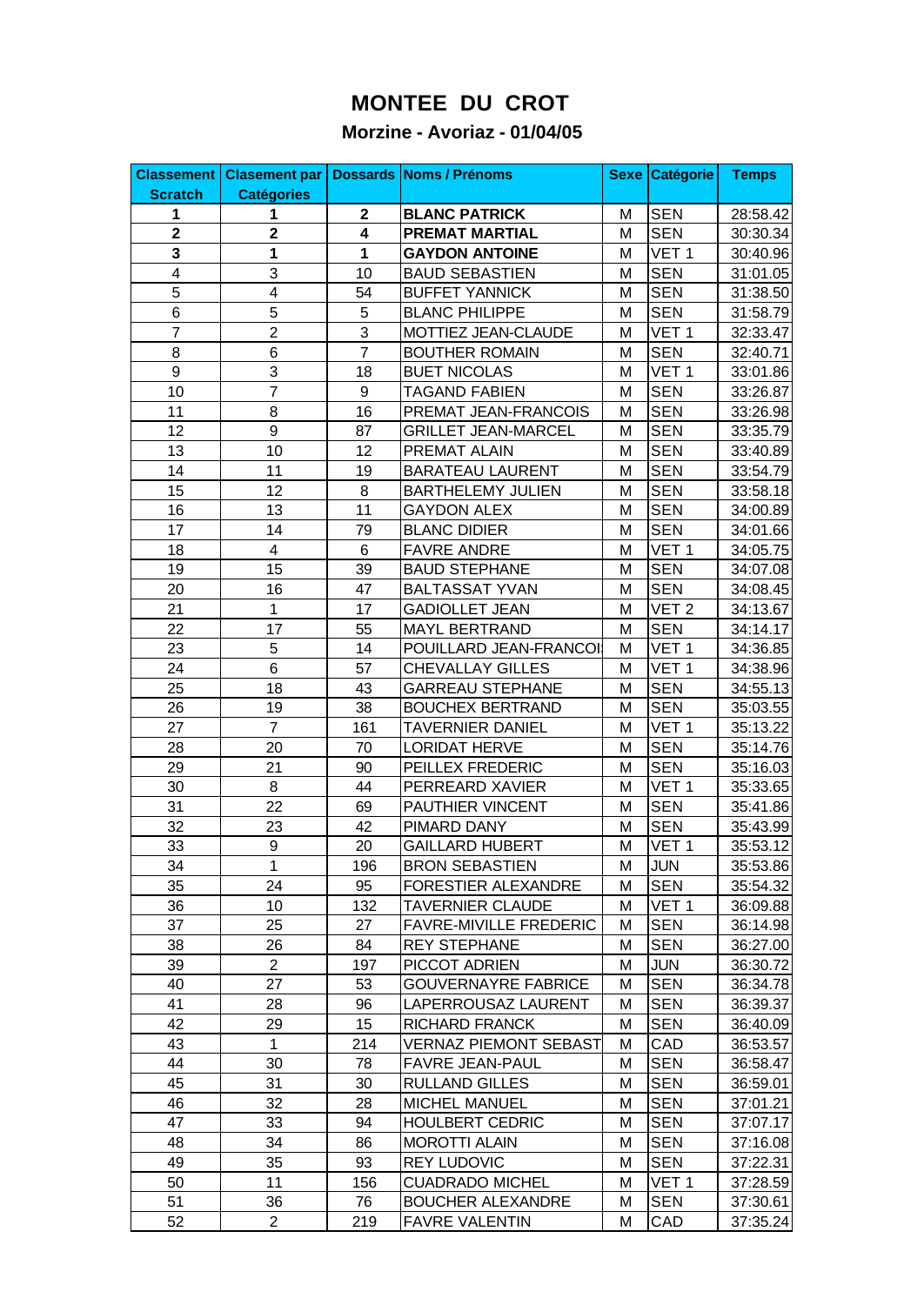| 53  | 37             | 99  | <b>MARCELLIN CHRISTOPHE</b>   | м | <b>SEN</b>       | 37:44.86 |
|-----|----------------|-----|-------------------------------|---|------------------|----------|
| 54  | 38             | 98  | VAUTHAY BERTRAND              | М | <b>SEN</b>       | 37:46.63 |
| 55  | 39             | 89  | <b>MARTIN DANIEL</b>          | М | <b>SEN</b>       | 37:56.29 |
| 56  | 40             | 51  | <b>TETAZ JOEL</b>             | М | <b>SEN</b>       | 38:21.19 |
| 57  | $\overline{2}$ | 181 | PREMAT YVES                   | М | VET <sub>2</sub> | 38:24.93 |
| 58  | 41             | 26  | <b>VUATTOUX PATRICK</b>       | М | <b>SEN</b>       | 38:28.48 |
| 59  | 3              | 195 | <b>GAYDON THIBAULT</b>        | М | <b>JUN</b>       | 38:40.12 |
| 60  | 12             | 144 | COTTET-PUINEL LAURENT         | М | VET <sub>1</sub> | 38:41.53 |
| 61  | 3              | 203 | FAVRE-ROCHEX TOMMY            | М | CAD              | 38:44.96 |
| 62  | 42             | 60  | <b>MUDRY DIDIER</b>           | М | <b>SEN</b>       | 38:46.17 |
| 63  | 4              | 218 | <b>BAUD ROMAIN</b>            | M | CAD              | 38:54.07 |
| 64  | 13             | 134 | DESUZINGE JEAN-PAUL           | M | VET <sub>1</sub> | 38:57.03 |
| 65  | 14             | 153 | PORRET ALAIN                  | М | VET <sub>1</sub> | 39:02.49 |
| 66  | 5              | 208 | <b>MEYNET GUILLAUME</b>       | М | CAD              | 39:20.47 |
| 67  | 43             | 34  | <b>GAILLARD FABRICE</b>       | М | <b>SEN</b>       | 39:20.97 |
| 68  | 15             | 138 | TROMBERT ALAIN                | М | VET <sub>1</sub> | 39:30.17 |
| 69  | 44             | 65  | DUCRETTET BERNARD             | М | <b>SEN</b>       | 39:30.53 |
| 70  | 45             | 58  | <b>VERNET THOMAS</b>          | М | <b>SEN</b>       | 39:42.49 |
| 71  | 46             | 48  | <b>DEBALME FABIEN</b>         | M | <b>SEN</b>       | 39:51.65 |
| 72  | 4              | 193 | <b>BOSSON BENOIT</b>          | М | <b>JUN</b>       | 39:52.32 |
| 73  | 47             | 25  | PADOVAN DAVID                 | М | <b>SEN</b>       | 39:53.80 |
| 74  | 16             | 145 | <b>MONTEGANI ERIC</b>         | М | VET <sub>1</sub> | 39:54.95 |
| 75  | 48             | 83  | <b>ZINK LIONEL</b>            | M | <b>SEN</b>       | 39:57.46 |
| 76  | 49             | 23  | <b>BOUTHER CEDRIC</b>         | M | <b>SEN</b>       | 40:10.85 |
| 77  | 50             | 52  | <b>MICHAUD OLIVIER</b>        | М | <b>SEN</b>       | 40:44.25 |
| 78  | 51             | 40  | <b>BASSET BRUNO</b>           | М | <b>SEN</b>       | 40:47.17 |
| 79  | 17             | 130 | FERNANDEZ JUNITO              | M | VET <sub>1</sub> | 40:51.30 |
| 80  | 18             | 31  | MARULLAZ SERGE                | М | VET <sub>1</sub> | 40:56.57 |
| 81  | 52             | 81  | <b>BLANC JEROME</b>           | М | <b>SEN</b>       | 41:01.36 |
| 82  | 19             | 142 | <b>MONTEGANI CLAUDE</b>       | М | VET <sub>1</sub> | 41:04.48 |
| 83  | 3              | 178 | PREMAT GUY                    | M | VET <sub>2</sub> | 41:06.65 |
| 84  | 20             | 139 | <b>GAYDON JEAN-FRANCOIS</b>   | М | VET <sub>1</sub> | 41:07.52 |
| 85  | 1              | 112 | <b>CHAVANNE MAGALY</b>        | F | <b>SENF</b>      | 41:12.25 |
| 86  | 6              | 221 | <b>BRON YANNICK</b>           | М | CAD              | 41:27.88 |
| 87  | 21             | 136 | <b>GUIGONNAT PIERRE</b>       | M | VET <sub>1</sub> | 41:35.68 |
| 88  | 22             | 131 | <b>BRON CAMILLE</b>           | М | VET 1            | 41:35.75 |
| 89  | 23             | 143 | <b>BAUD JEAN-DOMINIQUE</b>    | М | VET <sub>1</sub> | 41:38.65 |
| 90  | $\mathbf{1}$   | 176 | <b>TAVERNIER MAURICE</b>      | М | VET <sub>3</sub> | 41:50.65 |
| 91  | 53             | 33  | <b>RICHARD FABRICE</b>        | M | <b>SEN</b>       | 41:52.76 |
| 92  | $\mathbf{1}$   | 105 | <b>FILLON VERONIQUE</b>       | F | VET D            | 42:16.07 |
| 93  | $\overline{7}$ | 211 | MOTTIEZ ROBIN                 | М | CAD              | 42:20.50 |
| 94  | 8              | 188 | <b>VERNIAZ-PIEMONT JULIEN</b> | М | CAD              | 42:21.16 |
| 95  | 9              | 213 | CHEVALLAY FABIEN              | M | CAD              | 42:22.20 |
| 96  | 24             | 157 | DUFOUR JEAN-PIERRE            | М | VET <sub>1</sub> | 42:32.49 |
| 97  | $\mathbf 2$    | 101 | <b>BORDET SANDRINE</b>        | F | <b>SENF</b>      | 42:36.93 |
| 98  | 3              | 108 | PREMAT MARIE-JEANNE           | F | SEN F            | 42:45.35 |
| 99  | $\overline{2}$ | 125 | MONTEGANI LAURENCE            | F | VET D            | 42:55.41 |
| 100 | 54             | 22  | <b>MARTEAU OLIVIER</b>        | М | <b>SEN</b>       | 43:05.53 |
| 101 | 4              | 116 | <b>GAYDON SYLVIE</b>          | F | SEN F            | 43:08.13 |
| 102 | 3              | 128 | <b>EPARDEAU ODILE</b>         | F | VET D            | 43:08.22 |
| 103 | 10             | 215 | <b>VESIN JEAN-PASCAL</b>      | М | CAD              | 43:09.38 |
| 104 | 55             | 21  | WITTORSKI MIKE                | M | <b>SEN</b>       | 43:09.74 |
| 105 | 25             | 13  | <b>MUFFAT FRANCOIS</b>        | М | VET <sub>1</sub> | 43:13.86 |
| 106 | 56             | 62  | <b>FEUQUIERES BENOIT</b>      | М | <b>SEN</b>       | 43:21.06 |
| 107 | 11             | 220 | <b>TRICOT AURELIEN</b>        | M | CAD              | 43:22.19 |
| 108 | 57             | 67  | ROCHE DAMIEN                  | М | <b>SEN</b>       | 43:22.62 |
| 109 | 26             | 135 | <b>MICHAUD FRANCOIS</b>       | М | VET 1            | 43:24.65 |
| 110 | 27             | 151 | LE SOBRE HERVE                | М | VET 1            | 43:38.43 |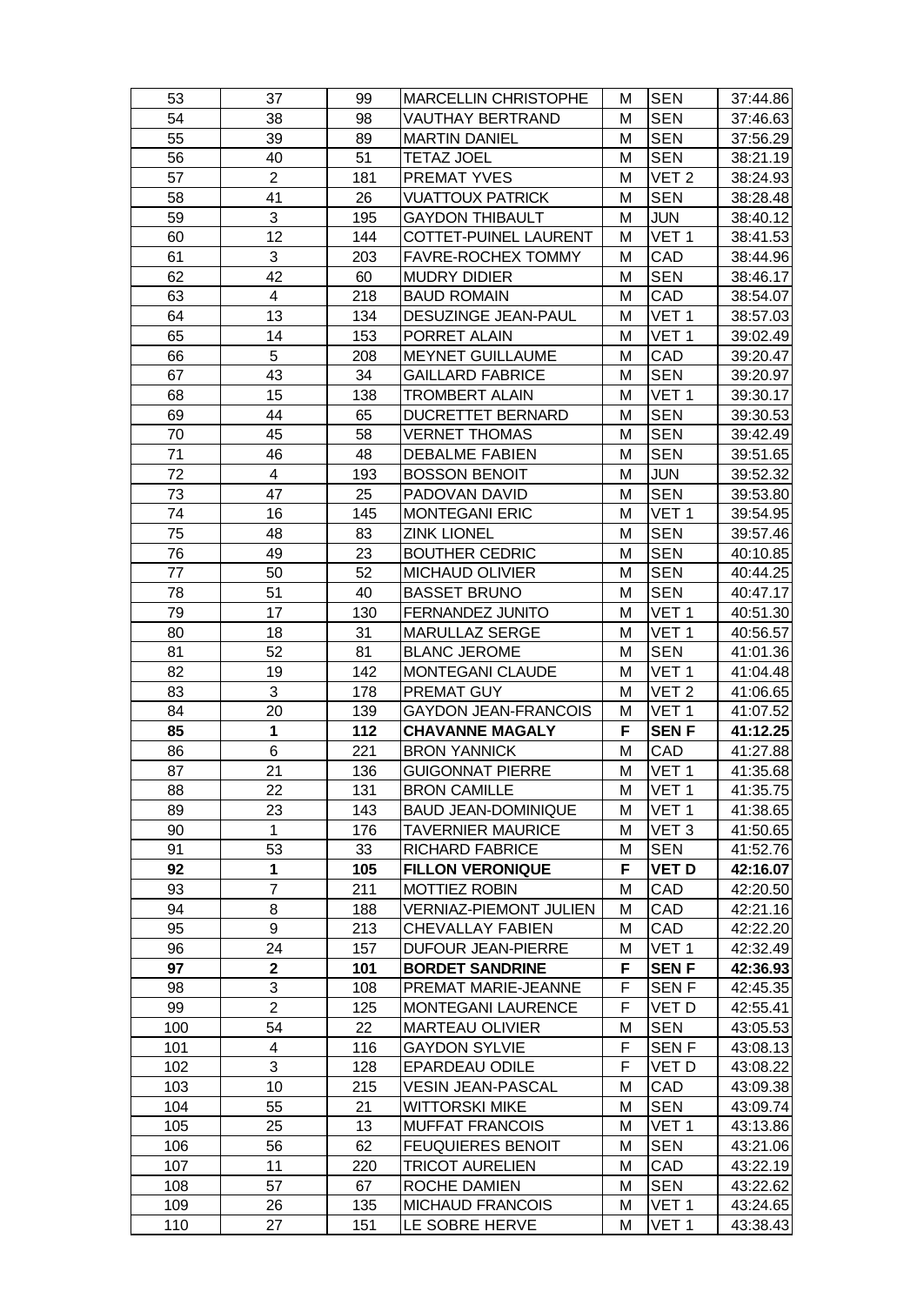| 111 | 4              | 174 | <b>HUBER JOACHIM</b>          | м | VET <sub>2</sub> | 43:43.05 |
|-----|----------------|-----|-------------------------------|---|------------------|----------|
| 112 | 28             | 74  | <b>ELLMENREICH FREDERIC</b>   | м | VET 1            | 43:49.83 |
| 113 | 58             | 77  | <b>GRANGE MICHEL</b>          | М | <b>SEN</b>       | 43:51.41 |
| 114 | 29             | 141 | <b>MUFFAT MICHEL</b>          | M | VET <sub>1</sub> | 43:58.44 |
| 115 | 30             | 154 | <b>KESINSKI GUY</b>           | м | VET <sub>1</sub> | 44:12.03 |
| 116 | 5              | 187 | MICHAUD JEAN-LOUIS            | М | VET <sub>2</sub> | 44:12.74 |
| 117 | 59             | 75  | <b>JOULLIE LOUIS</b>          | М | <b>SEN</b>       | 44:13.08 |
| 118 | 31             | 137 | <b>DAVAT RENE</b>             | M | VET <sub>1</sub> | 44:24.51 |
| 119 | 4              | 119 | <b>BARDY AGNES</b>            | F | VET D            | 44:24.77 |
| 120 | 12             | 222 | <b>DESUZINGE DAMIEN</b>       | M | CAD              | 44:34.12 |
| 121 | 32             | 158 | <b>ROGUET MICHEL</b>          | М | VET <sub>1</sub> | 44:35.51 |
| 122 | $\mathbf{1}$   | 199 | <b>FAVRE EMILIE</b>           | F | CAD <sub>F</sub> | 44:53.11 |
| 123 | 60             | 50  | COTTET-DUMOULIN JEROM         | M | <b>SEN</b>       | 44:53.33 |
| 124 | 33             | 159 | <b>IDIRI FARID</b>            | M | VET <sub>1</sub> | 44:58.82 |
| 125 | 61             | 88  | <b>GROMAIRE STEPHANE</b>      | M | <b>SEN</b>       | 45:06.35 |
| 126 | 34             | 35  | <b>TRABICHET ROLAND</b>       | M | VET <sub>1</sub> | 45:08.34 |
| 127 | 35             | 37  | <b>BERGER MARCEL</b>          | М | VET <sub>1</sub> | 45:08.81 |
| 128 | 6              | 168 | <b>BRON HUBERT</b>            | M | VET <sub>2</sub> | 45:11.29 |
| 129 | 36             | 149 | PLACE CHRISTIAN               | M | VET <sub>1</sub> | 45:15.48 |
| 130 | $\overline{7}$ | 170 | <b>BAUD FRANCIS</b>           | M | VET <sub>2</sub> | 45:18.56 |
| 131 | 62             | 85  | <b>ALLOIN DIDIER</b>          | М | SEN              | 45:28.68 |
| 132 | $\overline{2}$ | 201 | <b>BAUD ANGELIQUE</b>         | F | CAD <sub>F</sub> | 45:29.95 |
| 133 | 63             | 97  | <b>GOIX MICHEL</b>            | M | <b>SEN</b>       | 45:35.61 |
| 134 | 37             | 146 | <b>BARTHELEMY GILBERT</b>     | M | VET <sub>1</sub> | 45:36.72 |
| 135 | 8              | 171 | <b>GLLIET SIMON</b>           | М | VET 2            | 45:42.33 |
| 136 | 9              | 164 | PREVOT OLIVIER                | M | VET <sub>2</sub> | 45:44.87 |
| 137 | 5              | 115 | <b>CALLETA AUDE</b>           | F | <b>SENF</b>      | 46:08.72 |
| 138 | 13             | 204 | <b>FAURE NICOLAS</b>          | M | CAD              | 46:08.88 |
| 139 | 64             | 66  | <b>BOUVET FRED</b>            | M | <b>SEN</b>       | 46:13.45 |
| 140 | 6              | 117 | <b>MORAND OMBELINE</b>        | F | <b>SENF</b>      | 46:25.10 |
| 141 | 10             | 163 | <b>BRON JEAN-CLAUDE</b>       | M | VET <sub>2</sub> | 46:40.19 |
| 142 | 38             | 160 | <b>PRUDHON PATRICK</b>        | M | VET <sub>1</sub> | 46:40.36 |
| 143 | 65             | 68  | <b>LACOMBE PATRICE</b>        | М | <b>SEN</b>       | 46:46.52 |
| 144 | 66             | 32  | RICHARD CHRISTOPHE            | M | <b>SEN</b>       | 46:51.85 |
| 145 | 11             | 179 | <b>TAVERNIER JEAN-LUC</b>     | M | VET <sub>2</sub> | 47:05.72 |
| 146 | 12             | 177 | <b>APERTET FRANCOIS</b>       | м | VET <sub>2</sub> | 47:08.41 |
| 147 | 39             | 140 | <b>ANTONIOTTI PATRICK</b>     | М | VET <sub>1</sub> | 47:10.94 |
| 148 | 13             | 190 | PRUNET CHARLES                | M | VET <sub>2</sub> | 47:18.16 |
| 149 | $\overline{2}$ | 189 | <b>HOFFMAN DANIEL</b>         | M | VET <sub>3</sub> | 47:21.46 |
| 150 | 67             | 41  | <b>BOUVET LIONEL</b>          | M | <b>SEN</b>       | 47:37.22 |
| 151 | 5              | 129 | <b>MERCIERCA MARIE-HELENI</b> | F | VET D            | 47:43.79 |
| 152 | 14             | 207 | <b>MONTEGANI LEO</b>          | M | CAD              | 47:45.23 |
| 153 | 7              | 111 | DAMEVIN MARINA                | F | <b>SENF</b>      | 48:25.45 |
| 154 | 8              | 107 | <b>GARREAU BRIGITTE</b>       | F | SEN F            | 48:28.91 |
| 155 | 68             | 64  | <b>COURRIER FABIEN</b>        | М | SEN              | 48:32.80 |
| 156 | 3              | 180 | <b>GALILIER BERNARD</b>       | M | VET <sub>3</sub> | 48:36.89 |
| 157 | 40             | 152 | PASQUIER JACQUES              | М | VET 1            | 48:41.33 |
| 158 | 6              | 127 | <b>BASTARD SYLVIE</b>         | F | VET D            | 48:42.10 |
| 159 | 69             | 36  | SUIRE WILLY                   | М | <b>SEN</b>       | 48:54.59 |
| 160 | 14             | 173 | <b>PRUNET LUCIEN</b>          | M | VET <sub>2</sub> | 49:11.81 |
| 161 | 70             | 71  | <b>MICHAUD SERGE</b>          | M | <b>SEN</b>       | 49:42.67 |
| 162 | 15             | 209 | <b>BALTASSAT MARTIN</b>       | M | CAD              | 50:07.19 |
| 163 | 16             | 223 | <b>GUIGONNAT ANTONIN</b>      | М | CAD              | 50:07.82 |
| 164 | 17             | 225 | <b>BRON MICHAEL</b>           | M | CAD              | 50:46.07 |
| 165 | 7              | 122 | <b>MONTEGANI ANNICK</b>       | F | VET D            | 50:51.47 |
| 166 | 9              | 118 | RASERA FLORENCE               | F | <b>SENF</b>      | 50:57.85 |
| 167 | 41             | 147 | PERRIN JOEL                   | М | VET 1            | 51:08.56 |
| 168 | 42             | 133 | MALAPRADE MARC                | М | VET 1            | 51:16.45 |